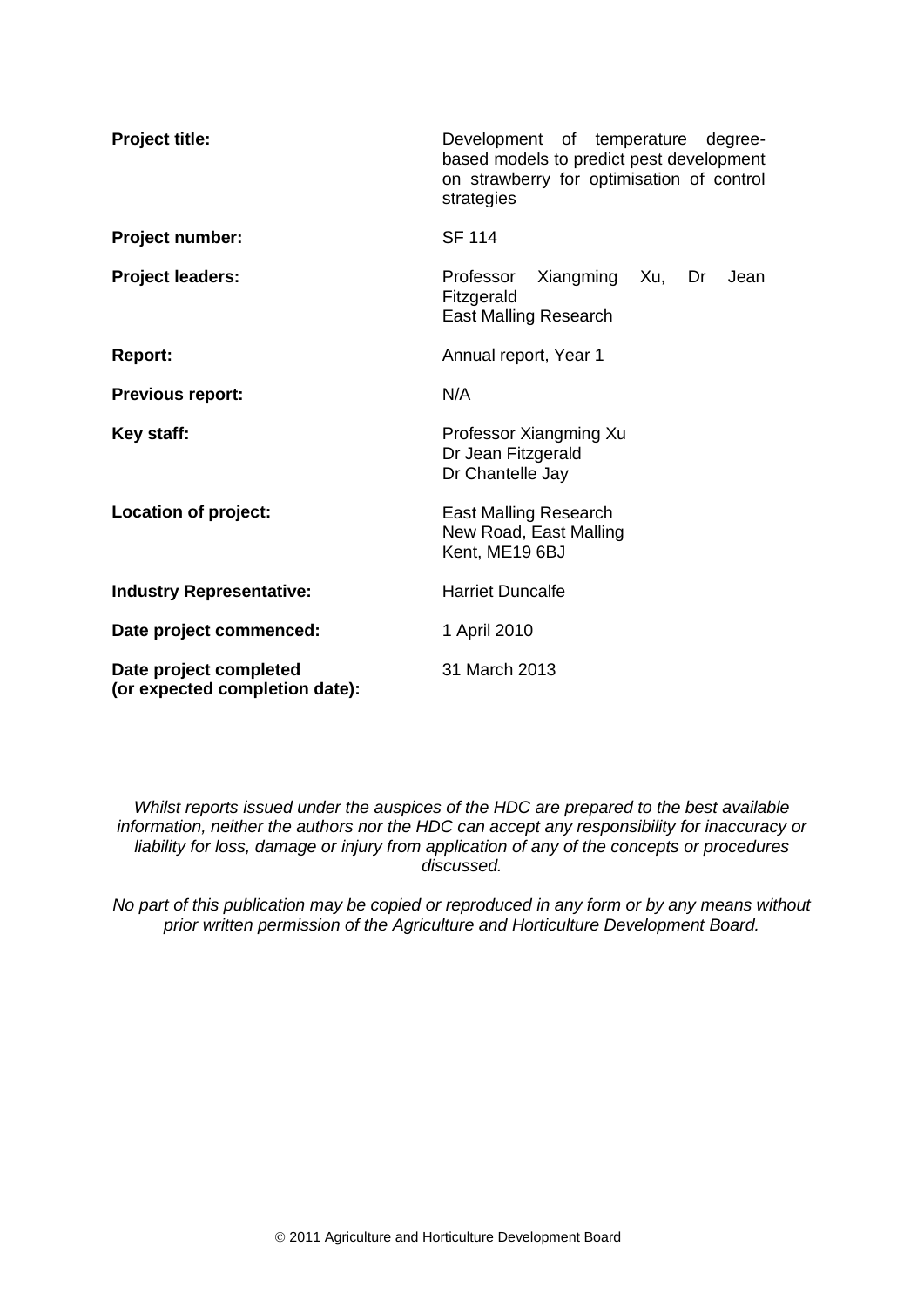#### *Disclaimer:*

The results and conclusions in this report are based on an investigation conducted over a one-year period. The conditions under which the experiments were carried out and the results have been reported in detail and with accuracy. However, because of the biological nature of the work it must be borne in mind that different circumstances and conditions could produce different results. Therefore, care must be taken with interpretation of the results, especially if they are used as the basis for commercial product recommendations.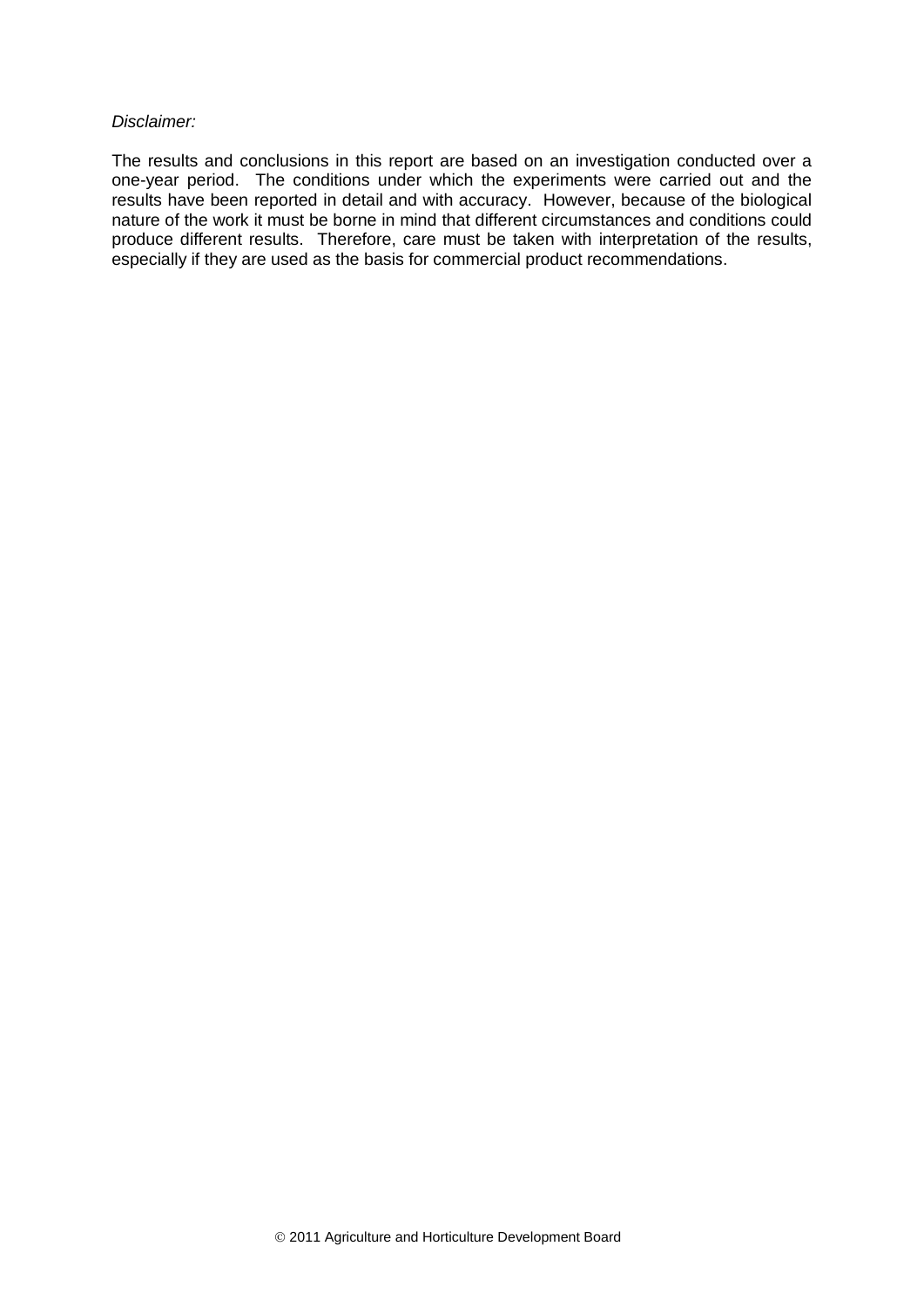### **AUTHENTICATION**

We declare that this work was done under our supervision according to the procedures described herein and that the report represents a true and accurate record of the results obtained.

Xiangming Xu Plant pathologist East Malling Research

31 March 2011

Jean Fitzgerald **Entomologist** East Malling Research

31 March 2011

## **Report authorised by:**

Chris Atkinson Head of Science East Malling Research

Signature ............................................................

31 March 2001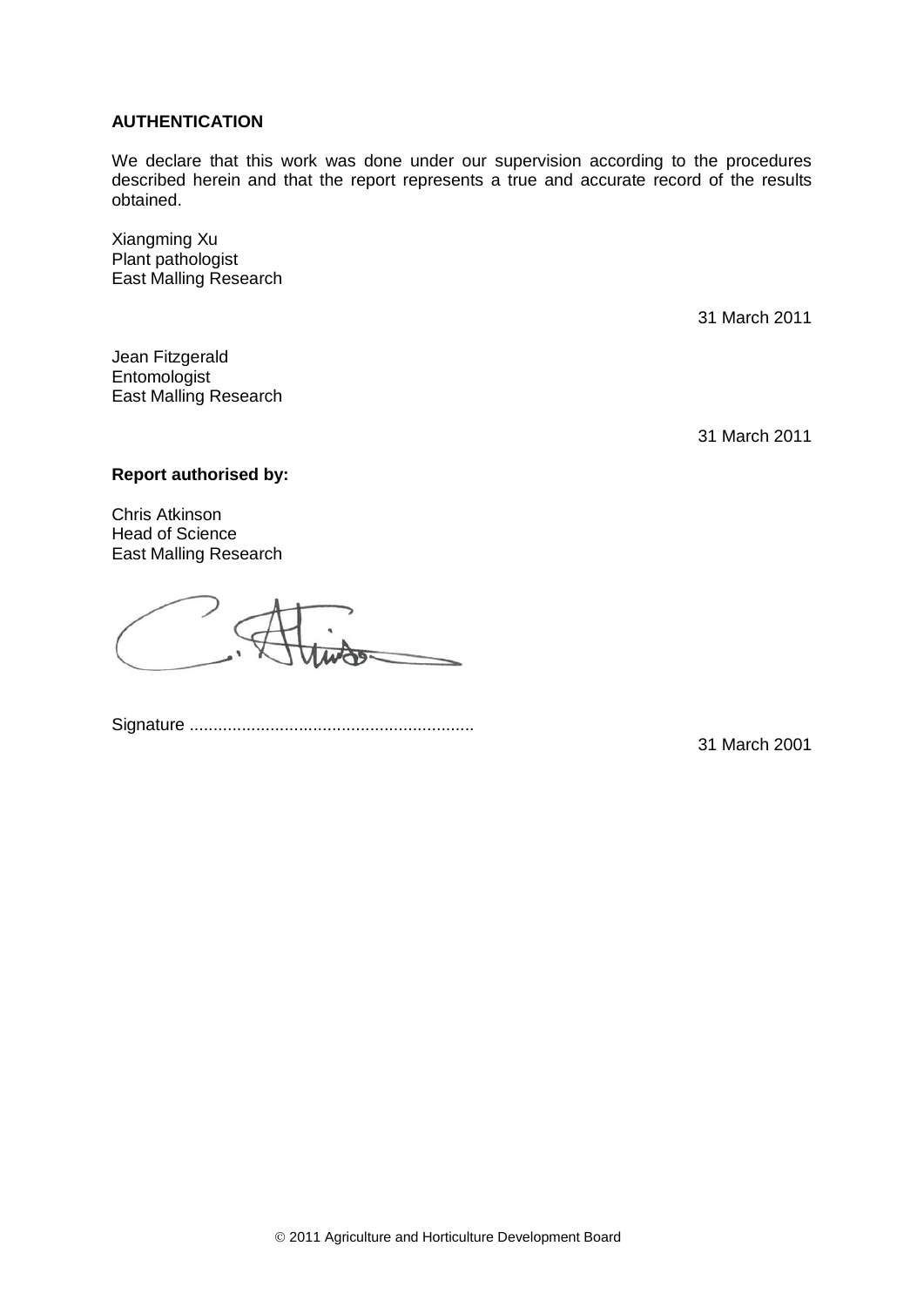# **CONTENTS**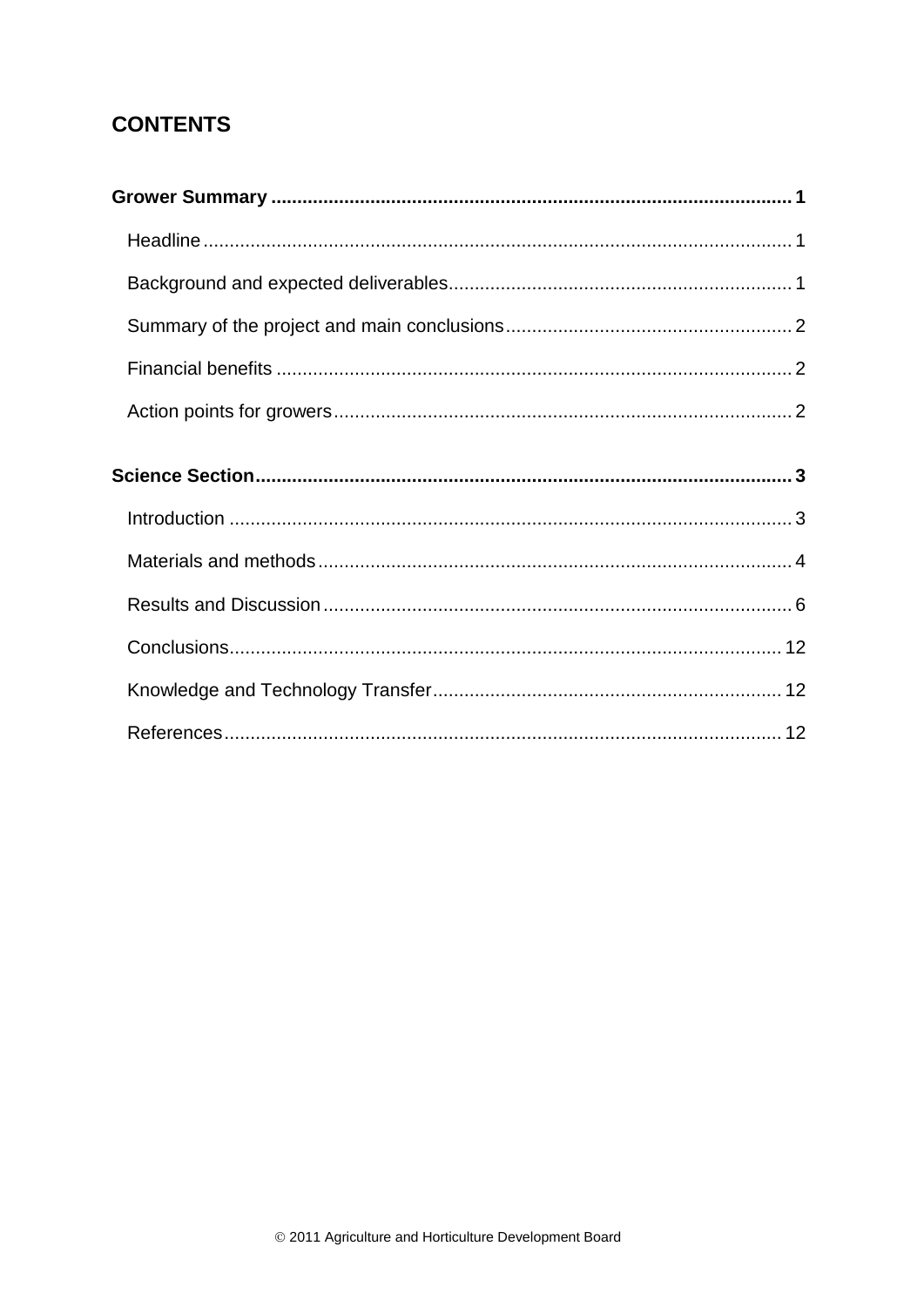## <span id="page-4-0"></span>**Grower Summary**

## <span id="page-4-1"></span>**Headline**

• A prediction model for the European tarnished plant bug *Lygus rugulipennis* has been developed which has been incorporated into a computer programme containing models for other strawberry diseases and pests.

## <span id="page-4-2"></span>**Background and expected deliverables**

Strawberries are very susceptible to many pests and diseases, most of which cannot currently be effectively controlled by non-pesticidal means. These include *Botrytis*, mildew, blackspot, European tarnished plant bug, strawberry blossom weevil, western flower thrips, aphids and tarsonemid mites. Correct timing/targeting of control strategies, and decisions on whether intervention is needed based on interpretation of pest monitoring or pest thresholds, depend on our understanding of pest development in relation to climatic conditions. Some developmental stages of pests may be more susceptible to insecticides than others; information on when the most susceptible stages are present would enable more effective pesticide targeting. For pests in general (unlike diseases), the developmental rate is mostly related to temperature; mathematical models are used to describe such temperature-developmental-rate relationships. These relationships will be different for different insect and mite species.

Diapausing adults of European tarnished plant bugs (capsids) overwinter on weeds or crop debris. The first generation of the pest develops on weeds, and adults from this generation migrate into strawberry where a second (and possibly a third) generation occurs. The migration into strawberry has generally been at the time of flowering of everbearer strawberries. Capsids feeding on developing fruits cause the typical 'cat face' damage seen on everbearing strawberries. Recent observations, however, suggest that capsids may migrate to and cause damage to many other crops, including June-bearerer strawberry, raspberry and blackberry, at much earlier times than previously reported, possibly because of warm winters and springs.

A current Hort-Link project (HL 0191 – SF 94) is focusing on the development of a holistic Integrated Pest and Disease Management system for production of strawberries which does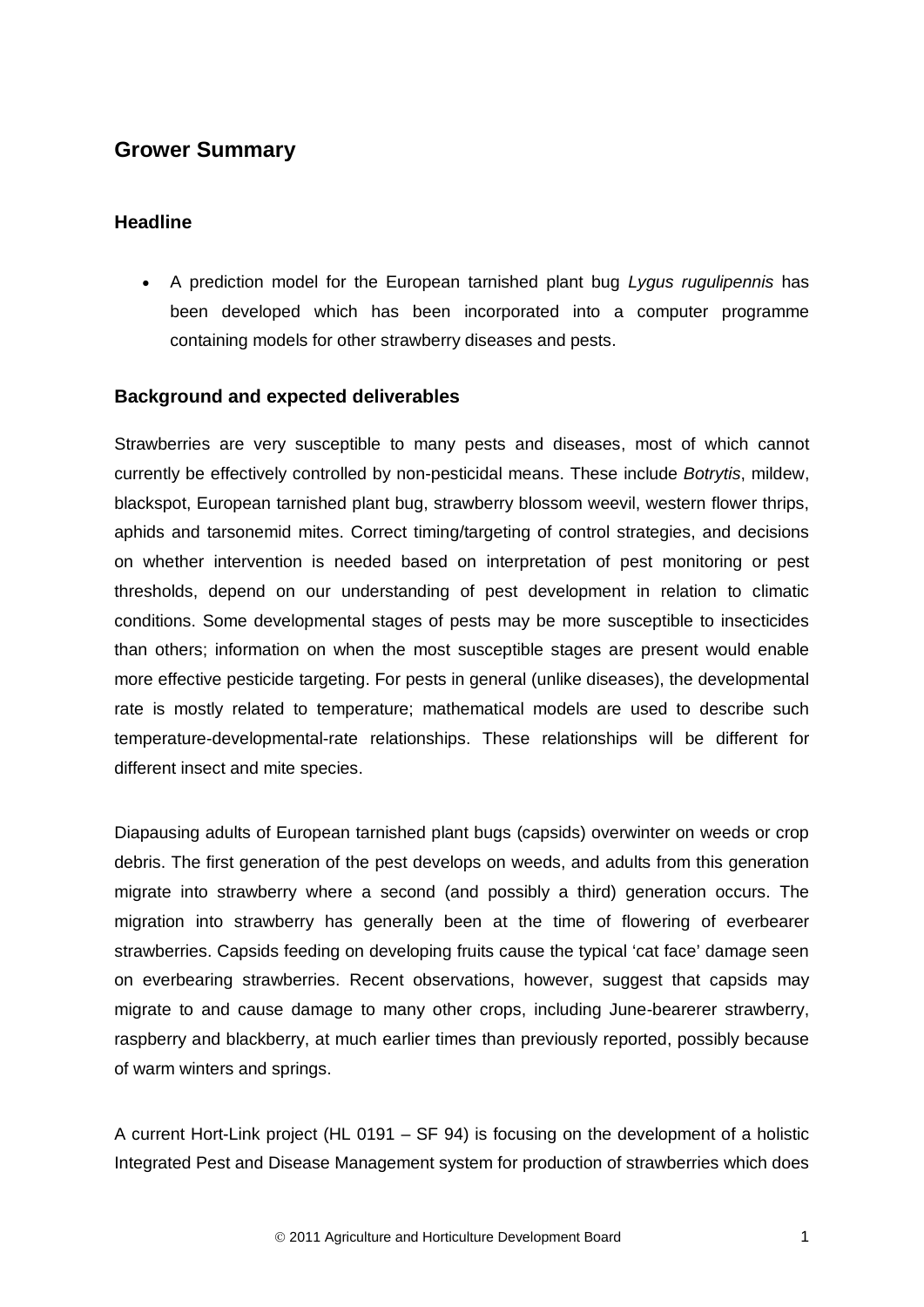not rely on intensive use of fungicides and insecticides during flowering and fruit development. In this Hort-Link project, simple forecasting models for *Botrytis* and powdery mildew are being developed and implemented as a computer programme; the research work on pests in this project focuses on developing alternative non-pesticidal control methods. The use of forecasting models would increase the understanding of when pests are likely to arrive in crops and how quickly they will develop when there. It may be possible to use this information to develop treatment thresholds for the pest. In another Hort-Link project (HL 01107 – SF 120), a model for predicting western flower thrips development is also being developed.

There is only one key expected deliverable from this project:

1. A model forecasting capsid development on strawberry which is developed and ready for use by growers (together with models for other strawberry pests and diseases).

## <span id="page-5-0"></span>**Summary of the project and main conclusions**

A prediction model has been developed for strawberry capsid and incorporated into a computer programme that already contains models for strawberry grey mould, powdery mildew and western flower thrips. This model needs to be further improved, especially in relation to capsid overwintering and timing of first egg laying. Experiments have been initiated to obtain new biological data on capsid development in order to improve and validate the model. Regular sampling for the pest in weeds and strawberry fields has provided new information on the development of the pest within the crop related to temperature; these data will be used for validation of the model.

## <span id="page-5-1"></span>**Financial benefits**

It is too early to claim any financial benefits from this project.

## <span id="page-5-2"></span>**Action points for growers**

• No action points can be provided at this point since no firm conclusions have been drawn.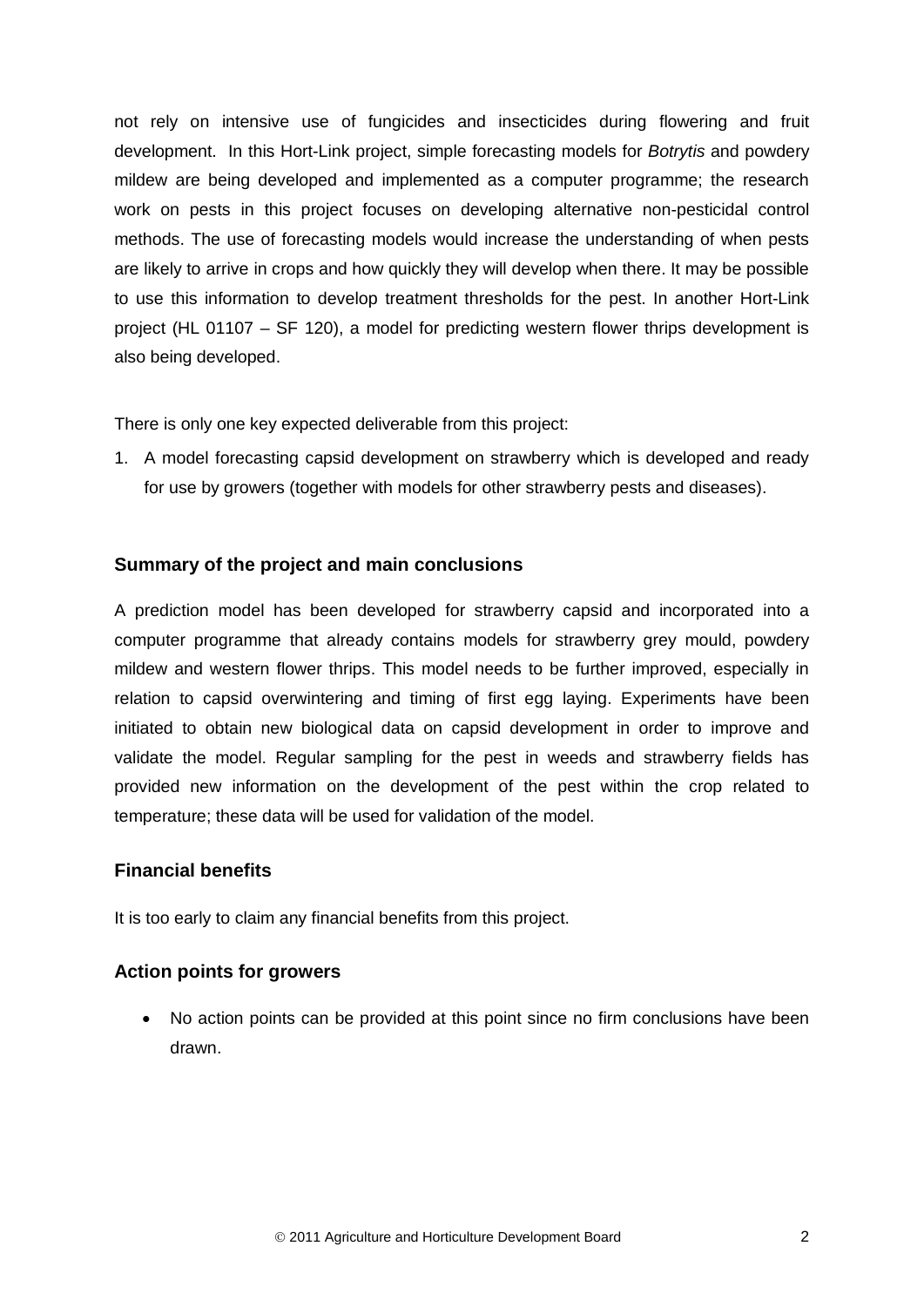## <span id="page-6-0"></span>**Science Section**

## <span id="page-6-1"></span>**Introduction**

Strawberries are very susceptible to many pests and diseases, most of which cannot currently be effectively controlled by non-pesticidal means. These include *Botrytis*, mildew, blackspot, European tarnished plant bug, strawberry blossom weevil, western flower thrips, aphids and tarsonemid mites. Correct timing/targeting of control strategies, and decisions on whether intervention is needed based on interpretation of pest monitoring or pest thresholds, all depend on our understanding of pest development in relation to climatic conditions. Some developmental stages of pests may be more susceptible to insecticides than others; information on when the most susceptible stages are present would enable more effective pesticide targeting. For pests in general, unlike diseases, the developmental rate is mostly related to temperature and mathematical models can be used to describe such temperature-developmental-rate relationships. These relationships will be different for different insect and mite species.

A current Hort-Link project is focusing on the development of a holistic integrated pest and disease management system for production of strawberries which does not rely on intensive use of fungicides and insecticides during flowering and fruit development. In this Hort-Link project, simple forecasting models for *Botrytis* and powdery mildew are being developed and implemented as a computer programme; the research work on pests in this project focuses on developing alternative non-pesticidal control methods. The use of forecasting models would increase the understanding of when pests are likely to arrive in crops and how quickly they will develop when there. It may be possible to use this information to develop treatment thresholds for the pest. One simple-yet-useful model is that based on degree-days. These models often need a base temperature (i.e. the minimum temperature required for development) from which to accumulate degree days. Sometimes a maximum temperature may also be required to stop accumulating degree days (i.e. the maximum temperature that the insect can survive). Operating temperature-based models (e.g. degree-days) is relatively cheap and straightforward since it only needs temperature as an input, which can be provided by cheap and easy-to-use data loggers. A further advantage is that temperature can be forecast relatively accurately for 24-48 h and such forecasts can be incorporated into pest prediction models. In another Hort-Link project, we are also developing a model that predicts population development of western flower thrips (WFT). This model has also been incorporated with the disease models.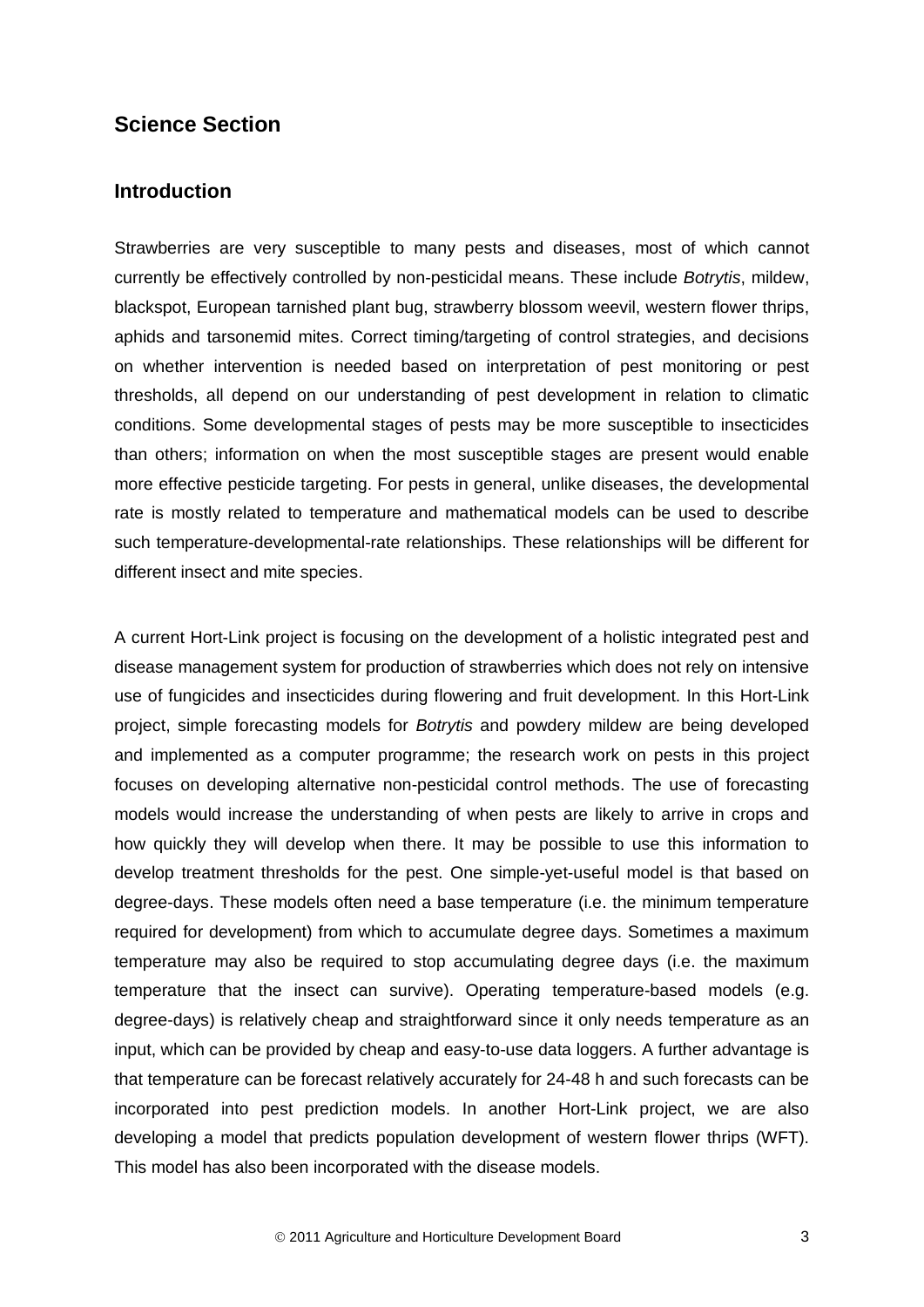In the present project, we aim to develop models for other key strawberry pests, focusing on European tarnished plant bugs (capsids). In addition to collecting data on capsid development in relation to temperatures for developing and validating the model, we also need to understand the overwintering behaviour of this pest. Diapausing adults of European tarnished plant bugs overwinter on weeds or crop debris. The first generation of the pest develops on weeds, and adults from this generation migrate into strawberry where a second (and possibly a third) generation occurs. The migration into strawberry has generally been at the time of flowering of everbearer strawberries. Capsids feeding on developing fruits cause the typical 'cat face' damage seen on everbearing strawberries. Recent observations, however, suggest that capsids may migrate to and cause damage to many other crops, including June-bearer strawberry, raspberry and blackberry, at much earlier times than previously reported, possibly because of warm winters and springs.

The work in the first year of this project was divided into two parts: (1) developing predictive models, and (2) developing experimental protocols (and initiating the experiments) to obtain further data for developing and validating the model.

## <span id="page-7-0"></span>**Materials and methods**

#### Development of prediction models

We have developed a predictive model for capsids which simulates population development from overwintering adults onwards. The model uses either hourly or daily temperature data to estimate pest development. This initial model was developed on the basis of data collected recently at EMR (Easterbrook *et al.*, 2003). Currently we have made several key assumptions relating to capsid overwintering:

- (1) only adults can overwinter
- (2) these overwintering adults are not mature for sexual reproduction
- (3) the overwintered adults become sexually active only in the spring after breaking diapause
- (4) breaking diapause is only dependent on temperature (precise thresholds are unknown)

Some of the above assumptions will be tested using historical data at East Malling Research, published work and data to be obtained in Years 2 and 3. The model always starts from January of the year in question and assumes there are 100 overwintering adults.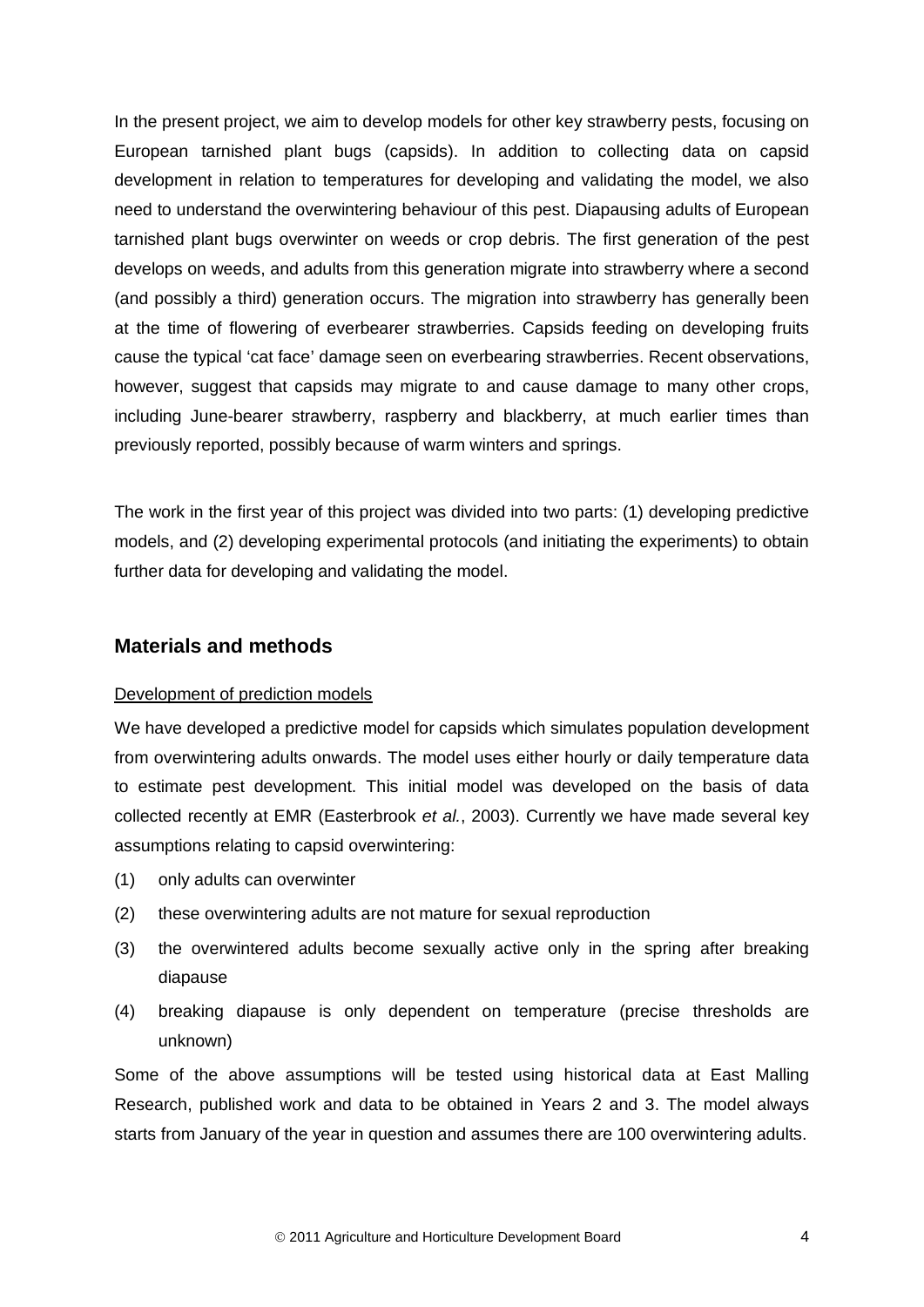#### Experimental work

#### *Field sampling*

Weeds: Sweep samples were taken on weed plots between 30 April and 22 November 2010. A standard sample was 20 passes over the selected vegetation with a 50 cm diameter sweep net. If the sample size was less than this the number of passes was recorded to enable comparisons over time to be made. Multiple samples were taken on each date and the site and main weed species present were recorded. Numbers of sweeps depended on numbers of Lygus present so if there were none or hardly any present more time was spent looking for them to get an idea of when they first became active, hence higher numbers of sweeps. So in April when Lygus were likely to be present in low numbers, with mostly overwintered adults and no nymphs, higher numbers of sweeps were made and in July when large populations had developed numbers of sweeps were lower. The numbers of *Lygus rugulipennis* nymphs (recorded to developmental stage) and adults caught in sweep samples were identified and recorded in the laboratory. Total numbers recorded from each sample date were calculated.

Strawberry: Tap samples were taken on an everbearer strawberry planting (DM 183) at EMR between June and November; the variety was Evie 2. The strawberry plants were tapped over a white circular tray and the numbers of of *Lygus rugulipennis* nymphs (recorded to developmental stage) and adults caught were recorded in the field.

#### *Laboratory development studies*

A protocol was developed to assess rates of development of *L. rugulipennis* from egg to adult on plant material in the laboratory, and in initial experiments the development of *Lygus rugulipennis* nymphs was monitored until adulthood under a variable temperature regime. Adult females were introduced to a cage containing groundsel plants (*Senecio vulgaris*) and left to lay eggs. The plants were then monitored daily for the presence of nymphs by tapping them over a white tray. One day old nymphs were used in the experiments. These nymphs were held individually in small Perspex boxes (16 x 10 x 8 cm approx). Each box contained a shoot of groundsel taken from glasshouse reared plants in a polypot of water, with the stem going into the water through a hole in the lid. Any gaps between the stem and the pot lid were plugged using absorbent towelling to prevent the nymph from drowning. Nymphs were placed in an incubator at 15°C day temperature with 14 hours light and 10°C night temperature with 10 hours dark. Nymphs were inspected and measured regularly to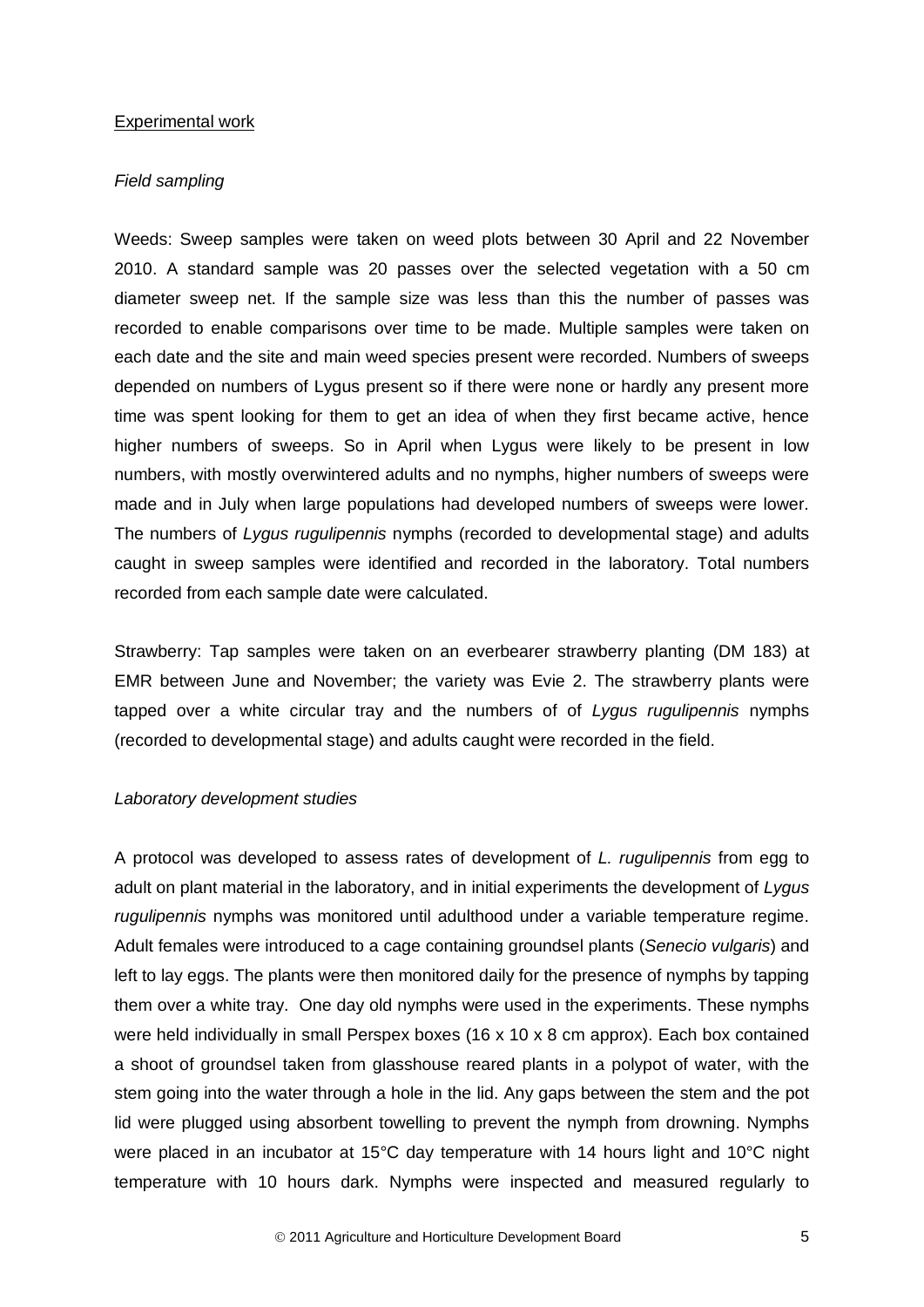determine the beginning of each developmental stage. Plants were also inspected for the presence of exuviae (moulted exoskeleton) every 2 or 3 days to determine the number of days to reach each instar.

## <span id="page-9-0"></span>**Results and discussion**

## Model development

A prediction model has been developed for capsid and incorporated into the computer package developed for strawberry diseases and WFT (Figure 1).



**Figure 1**. A screen shot of the main window of the strawberry prediction system

This model uses ASCII text files as input files (i.e. containing temperature data). All weather data loggers should be able to produce ASCII text files. The programme provides a very flexible data format definition facility to define the exact data format for each specific data file. Users may run WFT and capsid models either separately or simultaneously through a screen form (Figure 2).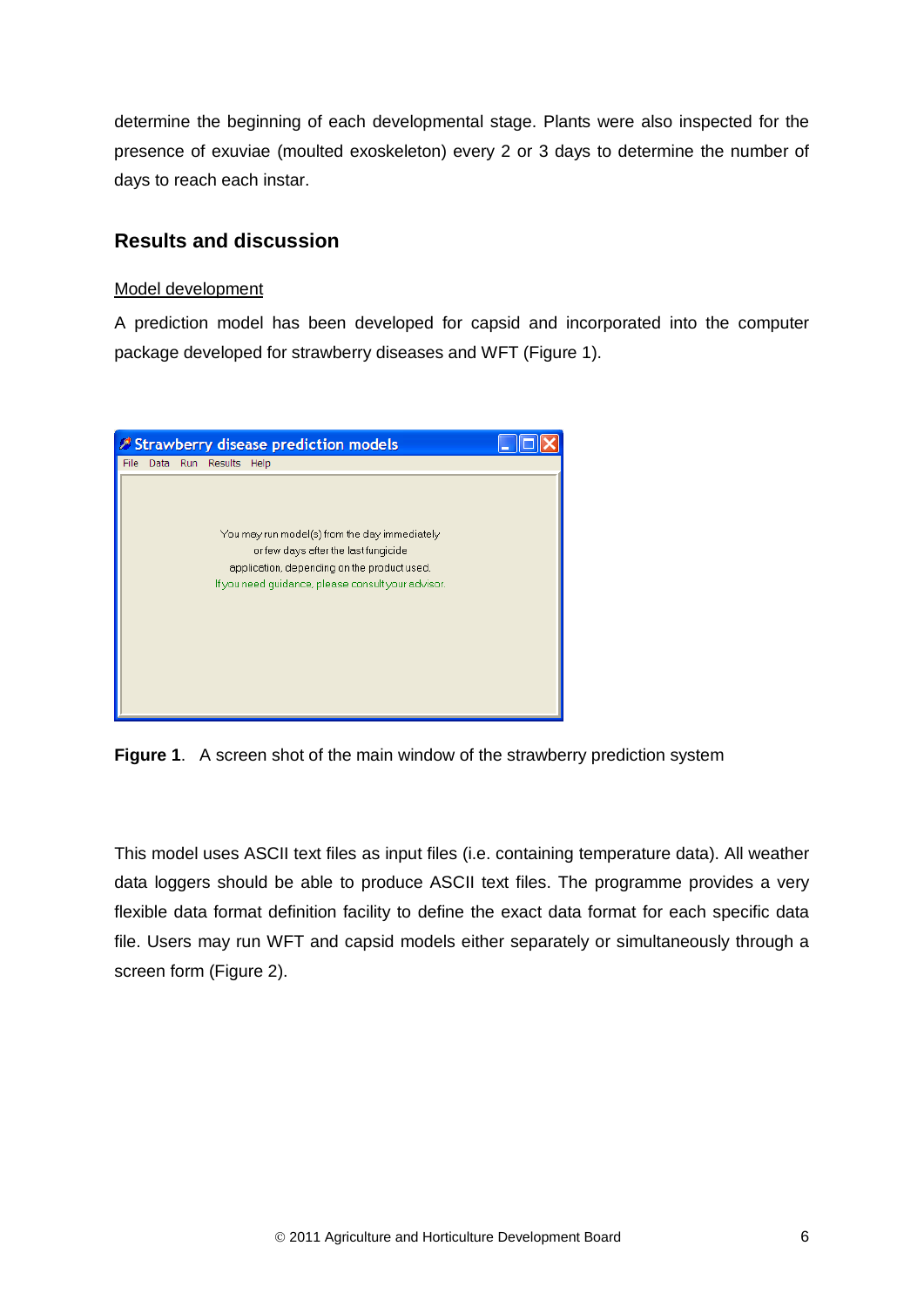| <b>Run pest models</b>                                                                                                                   |                                                                                              |  |  |  |
|------------------------------------------------------------------------------------------------------------------------------------------|----------------------------------------------------------------------------------------------|--|--|--|
| <b>Start Date</b><br><b>End Date</b><br>Weather data:<br>Select a site<br>Data format<br>Data filename<br>Y:\Team Leader\Latest model\La | 01/01/2011<br>05/01/2011<br>Site 1<br>$\vert \cdot \vert$<br><b>EMRSite</b><br><b>Browse</b> |  |  |  |
| Select model to run<br>$\Box$ Capsid<br>Western flower thrips                                                                            |                                                                                              |  |  |  |
| X Cancel                                                                                                                                 | OK                                                                                           |  |  |  |

**Figure 2**. The 'Run the model' form

After running the model(s), the model predictions can be displayed (Figure 3); this prediction is only used for illustration since in the real world temperature data should be recorded from January in the year in question.



**Figure 3**. A screen shot of the model predictions for capsids

In addition, we have also implemented a flexible computer algorithm for calculating degree-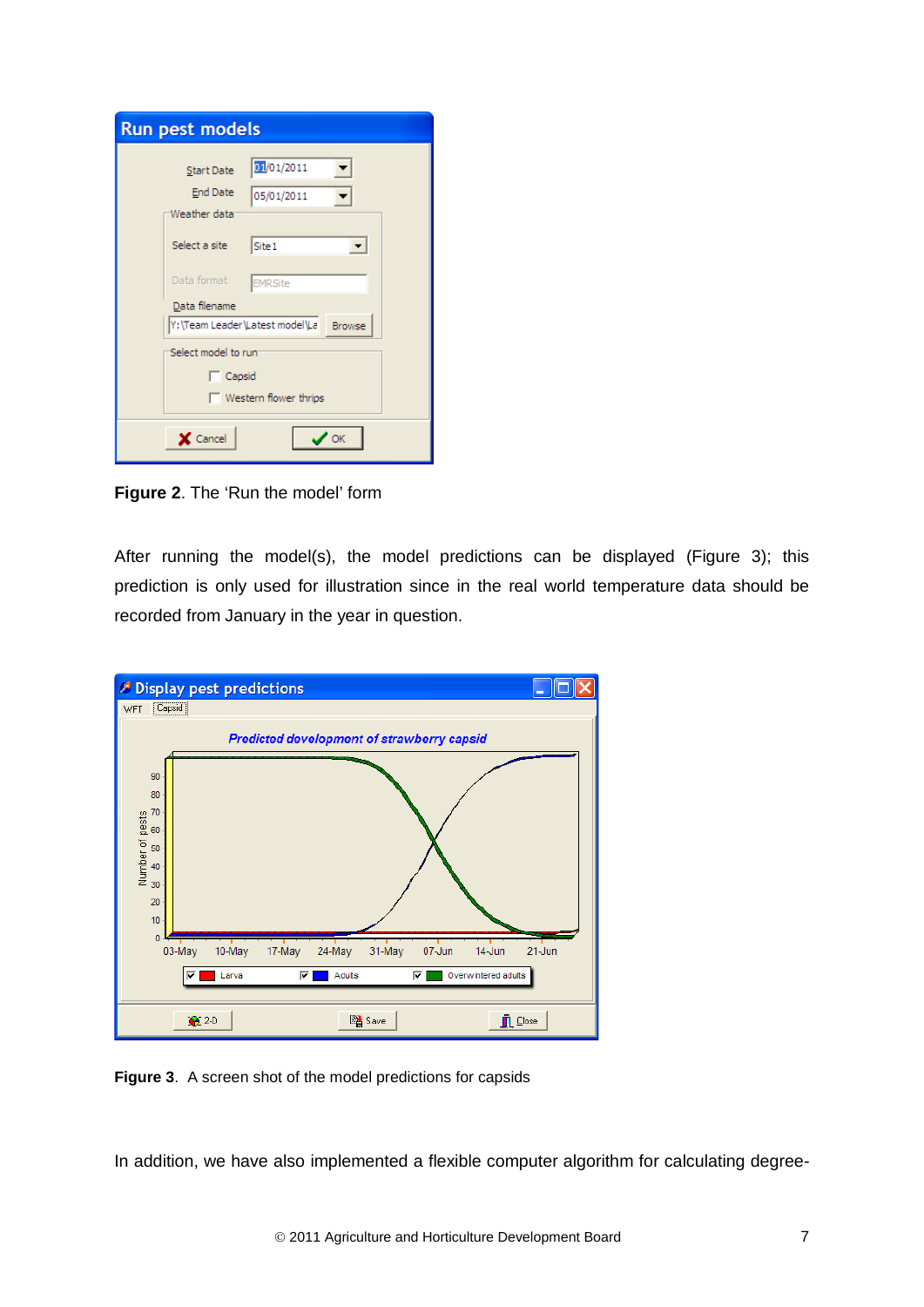days (Figure 4).



**Figure 4**. The 'Calculate degree-days' form

This degree-day tool enables users to define any new models based on degree days and can be a powerful tool to test new models very quickly, which may be particularly useful for consultants.

## Experimental work

## *Field sampling*

Weeds: The species sampled were mainly fathen (*Chenopodium album*), groundsel (*Senecio vulgaris*) or a mixture of cornflower (*Centaurea cyanus*), corn chamomile (*Chrysanthemum segetum*) and corn marigold (*Anthemis arvensis*); this mixture was sown for a different experiment). Total number of sweeps taken per date ranged from 29 (on 13 July) to 240 (on 30 April) depending on *L. rugulipennis* abundance; most dates had 100 or more sweeps. For ease of comparison throughout the season, numbers have been normalised to 100 sweeps in Table 1. Only adults were caught in the first samples taken on 30 April (Table 1), these being the overwintered adults. By 24 May, 3rd instar nymphs were present indicating that eggs had probably been laid in April by the overwintered adults.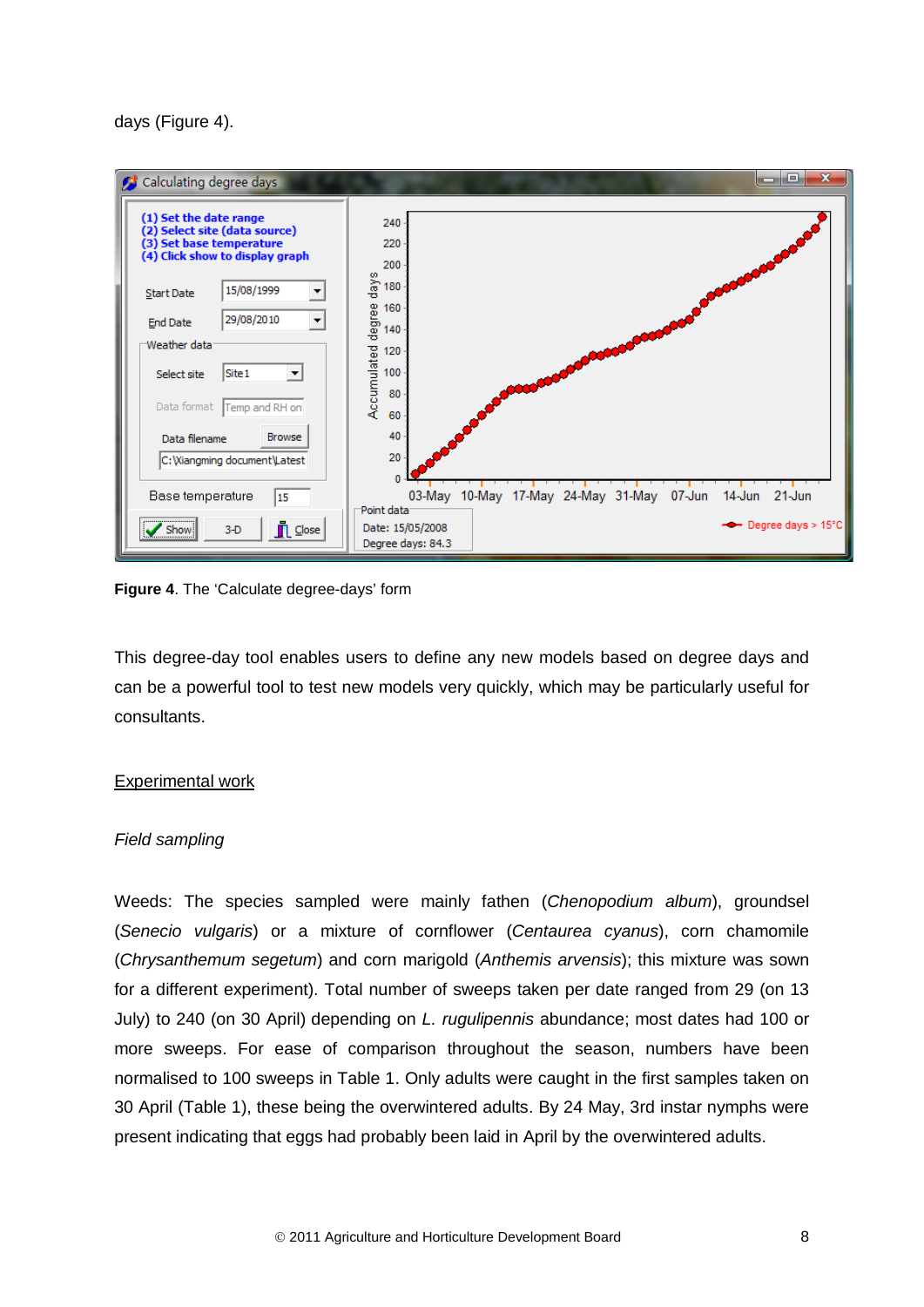| <b>Date</b>  | <b>Nymphal stages</b> |                         |              |                         | <b>Adults</b>  |                         |
|--------------|-----------------------|-------------------------|--------------|-------------------------|----------------|-------------------------|
|              | $\mathbf{1}$          | $\mathbf{2}$            | 3            | 4                       | 5              |                         |
|              |                       |                         |              |                         |                |                         |
| 30 April     | $\mathbf 0$           | $\mathbf 0$             | $\pmb{0}$    | $\boldsymbol{0}$        | $\mathsf 0$    | 6                       |
| 14 May       | $\mathbf 0$           | $\mathsf 0$             | $\mathbf 0$  | $\boldsymbol{0}$        | 0              | $\mathsf 0$             |
| 24 May       | $\mathbf{1}$          | $\overline{2}$          | 3            | $\pmb{0}$               | 0              | $\overline{7}$          |
| 3 June       | $\mathbf 0$           | $\mathsf 0$             | $\pmb{0}$    | $\boldsymbol{0}$        | $\mathbf 0$    | $\overline{7}$          |
| 16 June      | $\mathsf 0$           | $\mathsf 0$             | 1            | 3                       | $\overline{2}$ | 5                       |
| 23 June      | $\mathbf 0$           | $\overline{2}$          | $\mathbf{1}$ | $\mathbf 0$             | $\overline{2}$ | 14                      |
| 5 July       | $\mathsf 0$           | $\mathsf 0$             | $\pmb{0}$    | $\mathsf 0$             | $\mathbf 0$    | $\overline{\mathbf{4}}$ |
| 7 July       | 0                     | 0                       | $\mathbf 0$  | $\pmb{0}$               | 0              | 9                       |
| 13 July      | $\overline{0}$        | $\mathsf 0$             | $\mathbf 0$  | $\boldsymbol{0}$        | $\mathbf 0$    | 79                      |
| 20 July      | $\mathbf 0$           | $\mathbf{1}$            | 1            | $\boldsymbol{0}$        | $\mathbf{1}$   | 19                      |
| 28 July      | $\mathbf 1$           | $\overline{\mathbf{4}}$ | 6            | $\overline{\mathbf{4}}$ | 3              | 16                      |
| 3 August     | 9                     | 18                      | 15           | 11                      | 3              | 23                      |
| 11 August    | 38                    | 48                      | 53           | 22                      | 5              | 28                      |
| 18 August    | 60                    | 61                      | 68           | 66                      | 26             | 19                      |
| 23 September | $\boldsymbol{0}$      | $\mathbf{1}$            | 8            | 28                      | 261            | 629                     |
| 30 September | $\mathbf 0$           | $\mathsf 0$             | $\mathbf{1}$ | $\boldsymbol{0}$        | 21             | 804                     |
| 7 October    | $\mathsf 0$           | $\mathsf 0$             | $\mathbf 0$  | 1                       | 13             | 510                     |
| 21 October   | $\boldsymbol{0}$      | 0                       | $\pmb{0}$    | 0                       | $\pmb{0}$      | 129                     |
| 28 October   | $\mathbf 0$           | $\mathsf 0$             | $\mathbf 0$  | $\mathsf 0$             | $\mathbf 0$    | 70                      |
| 11 November  | $\mathbf 0$           | $\mathbf 0$             | $\pmb{0}$    | $\mathbf 0$             | $\mathsf 0$    | 16                      |
| 22 November  | $\mathbf 0$           | $\mathbf 0$             | $\mathbf 0$  | $\mathbf 0$             | $\mathbf 0$    | 42                      |

**Table 1.** Numbers of *Lygus rugulipennis* nymphs (of each developmental stage) and adults caught in sweep samples on weed plots at East Malling Research in 2010; samples normalised to 100 sweeps

Nymphs were found in low numbers in samples until 5 July; this is likely to be the end of the first generation nymphs, with a peak of adults of this first generation caught on 13 July. Nymphs were again found in low numbers at the end of July, with relatively higher numbers of 1, 2 and 3 stages in the samples on 3, 11 and 18 August, and relatively higher numbers of 4 and 5 stages in samples taken on 23 September, with a subsequent peak of second generation adults on 30 September. Adults were still active into November.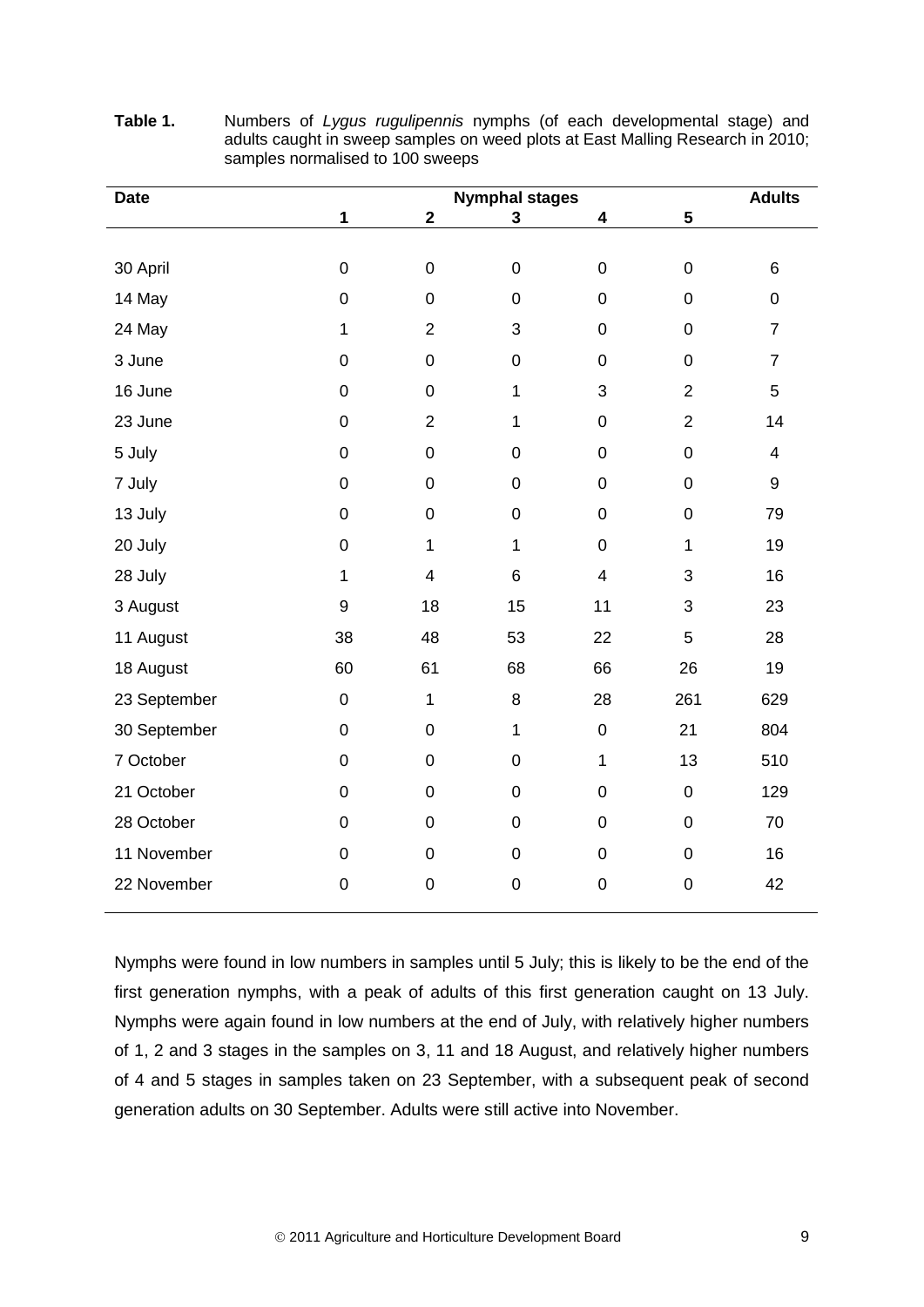| <b>Date</b>  | <b>Nymphal stages</b> |                         |                |                  |                  | <b>Adults</b>    |
|--------------|-----------------------|-------------------------|----------------|------------------|------------------|------------------|
|              | 1                     | $\mathbf 2$             | 3              | 4                | 5                |                  |
|              |                       |                         |                |                  |                  |                  |
| 7 June       | $\pmb{0}$             | $\mathbf 0$             | $\pmb{0}$      | $\boldsymbol{0}$ | $\pmb{0}$        | 0                |
| 23 June      | $\pmb{0}$             | 0                       | $\pmb{0}$      | $\boldsymbol{0}$ | $\mathbf 0$      | $\boldsymbol{0}$ |
| 7 July       | $\pmb{0}$             | 0                       | 0              | $\mathbf 0$      | $\mathbf 0$      | 0                |
| 20 July      | 6                     | $\overline{2}$          | $\overline{0}$ | $\overline{0}$   | $\overline{0}$   | 1                |
| 28 July      | $\pmb{0}$             | $\overline{\mathbf{4}}$ | $\mathbf 0$    | $\boldsymbol{0}$ | $\mathbf 0$      | 12               |
| 11 August    | 14                    | 10                      | 14             | $6\phantom{1}6$  | $\overline{2}$   | 14               |
| 18 August    | 3                     | $\,6$                   | 15             | 4                | 3                | 4                |
| 28 August    | 8                     | 8                       | 8              | 8                | $\mathbf 0$      | 8                |
| 2 September  | 4                     | 8                       | 12             | 9                | $\overline{7}$   | 4                |
| 9 September  | 1                     | $\overline{2}$          | 8              | 10               | 4                | 6                |
| 23 September | $\pmb{0}$             | 1                       | 3              | 5                | 20               | $\boldsymbol{9}$ |
| 24 September | $\pmb{0}$             | $\overline{2}$          | $\mathbf 0$    | 4                | $\mathbf 0$      | 10               |
| 30 September | $\pmb{0}$             | 3                       | 5              | $\overline{2}$   | 6                | 11               |
| 7 October    | 0                     | 1                       | $\overline{0}$ | 1                | $\mathbf 0$      | 4                |
| 21 October   | $\mathbf 0$           | 0                       | $\overline{0}$ | $\overline{0}$   | 1                | 5                |
| 28 October   | $\pmb{0}$             | 0                       | $\mathbf 0$    | $\overline{2}$   | 1                | 24               |
| 10 November  | 0                     | $\mathbf 0$             | 0              | $\mathbf 0$      | $\mathbf 0$      | $\overline{2}$   |
| 24 November  | $\pmb{0}$             | 0                       | $\pmb{0}$      | $\pmb{0}$        | $\boldsymbol{0}$ | 3                |

**Table 2.** Numbers of *Lygus rugulipennis* nymphs (of each developmental stage) and adults caught in tap samples on a strawberry plot (DM 183) at East Malling Research in 2010; samples normalised to 80 taps

No *L. rugulipennis* were found in tap samples on strawberries until late July. First and second stage *L. rugulipennis* nymphs were caught in July (Table 2), indicating that adults had laid eggs in the crop earlier in July. Nymphs present in July and August are responsible for the damage seen to fruit in everbearer plantations. The pattern of development of the different lifestages from the files data collection will be used to validate the prediction model. Temperature data are also available for the EMR site. Further sampling will be carried out in 2011 on both weeds and strawberry.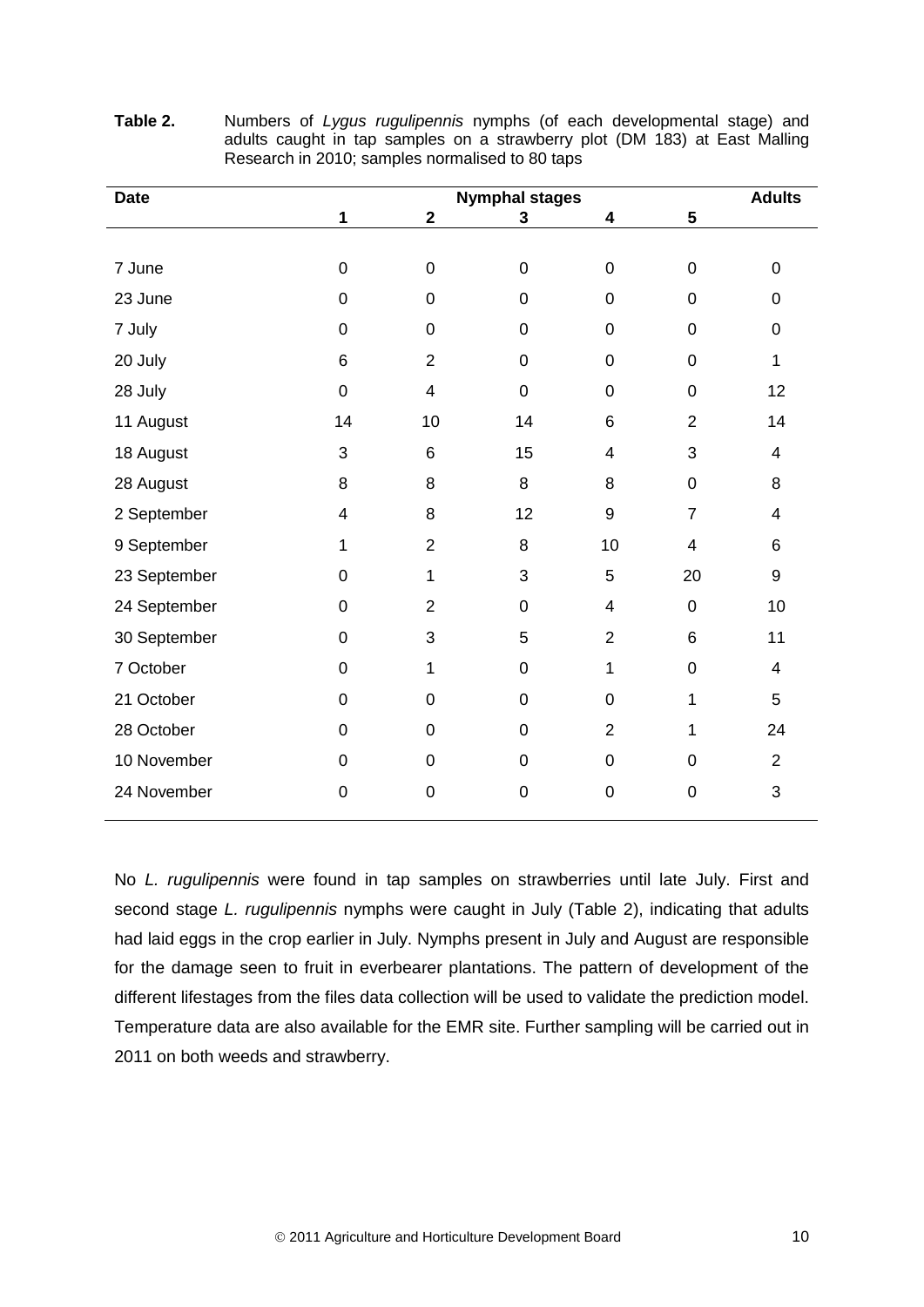## *Laboratory development studies*

The mean body length of *Lygus rugulipennis*, from the head to the base of the abdomen (x10 magnification) at the first observation after moulting is shown in Table 3 and time to develop to each stage at 15°C day temperature with 14 hours light and 10°C night temperature with 10 hours dark in Table 4. The number of insects followed through their development is shown in both tables. Although initially 16 individuals were set up there was a high mortality rate during development, hence only the nymphs that developed to at least 5th instar have been included in the results.

**Table 3.** Relative body size of different developmental stages of *L. rugulipennis* nymphs after moulting

| Lygus stage |   | Number recorded Mean body length at moult (relative units) |
|-------------|---|------------------------------------------------------------|
| 2nd         | 5 | 1.35                                                       |
| 3rd         | 5 | 1.72                                                       |
| 4th         | 5 | 2.3                                                        |
| 5th         | 5 | 3.08                                                       |
| Adult       | 3 | 5.17                                                       |

#### **Table 4.** The mean number of days taken for development of each stage of *Lygus rugulipennis* at 15°C day and 10°C night temperature with 14 hours light and 10 hours dark

| Lygus stage                                   | <b>Number recorded</b> | <b>Days</b> |  |
|-----------------------------------------------|------------------------|-------------|--|
| 1st                                           | 5                      | 12.1        |  |
| 2nd                                           | 5                      | 10.6        |  |
| 3rd                                           | 5                      | 9.6         |  |
| 4th                                           | 5                      | 11.4        |  |
| 5th                                           | 3                      | 15.8        |  |
| Total number of days from 1st instar to adult |                        | 59.5        |  |

<span id="page-14-0"></span>These experiments have given us new information on rates of development at low fluctuating temperatures. In 2011 more individuals will be reared under experimental conditions used in 2010 and in other fluctuating and constant temperature regimes to obtain more information on development of this pest to improve the model. In addition experiments will be set up to determine when overwintered adults begin to lay eggs; this is necessary to get a biofix point i.e. the appropriate time at which to begin the population model.